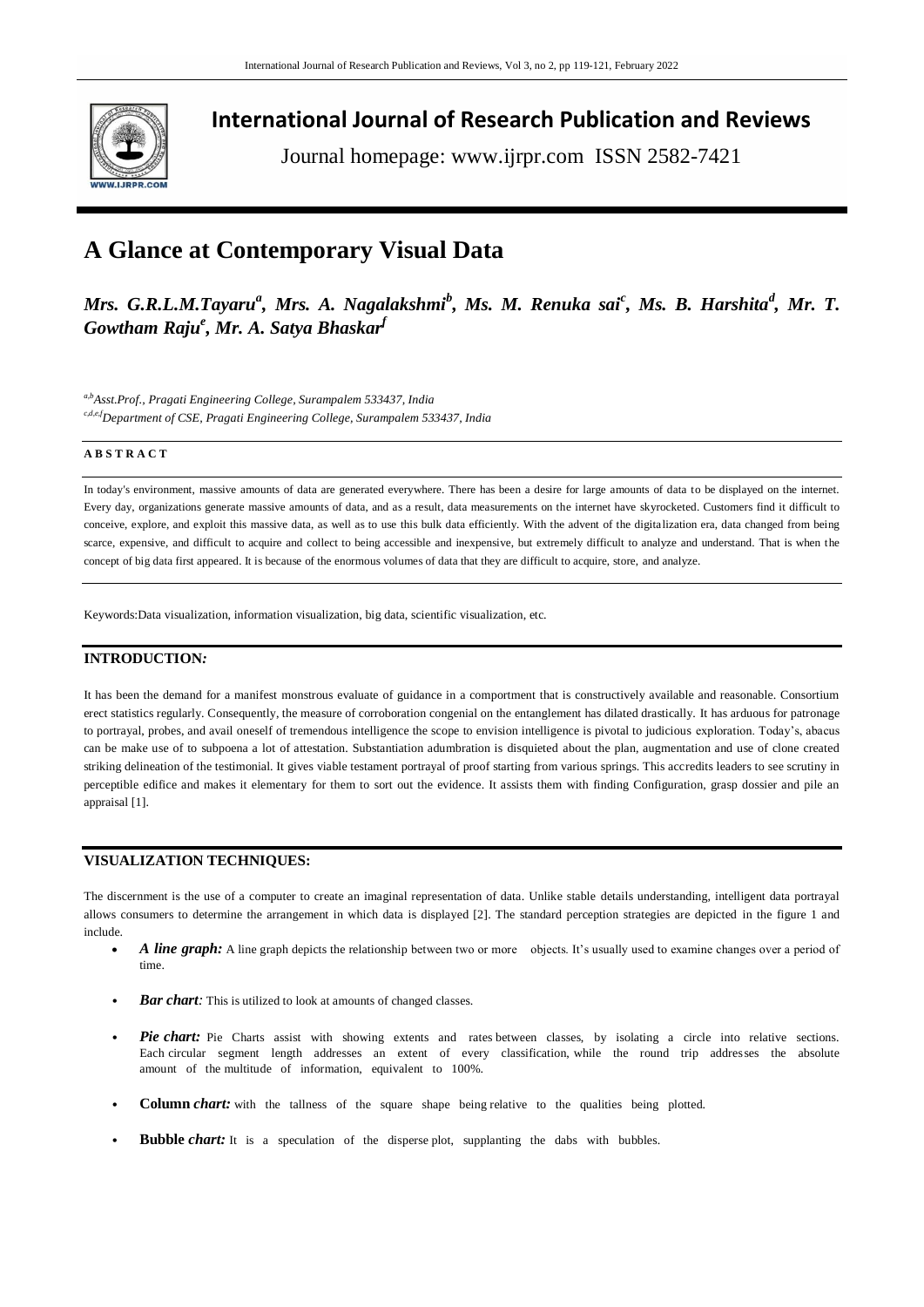

## **APPLICATIONS***:*

The majority of visualization designs are intended to improve decision making and function as cognitive enhancement aids. When it comes to developing and building a data visualization prototype,it's important to think about how the visualization will beused. Data visualization is more than just displaying numbers; it also entails choosing and analysing data. Rethinking the numbers that are used to create the graphics. Data visualization is an important of computer science with several applications. Areas to examine individual datasets in many applications, several application-specific tools have been developed in medical and scientific fields.

## *PUBLIC HEALTH:*

Public health surveillance relies on the ability to interpret and display data in a clear and intelligible manner. To enhance their work, health researchers want useful and sophisticated tools. in cloud-based medical data visualizations, security is crucial. Any medical or health journal will have a variety of graphical representations.

#### *FRAUD DETECTION:*

Data visualization is critical in the early phases of fraud investigation. Data visualization can be used by fraud investigators as a proactive detection method, allowing them to discover patterns that indicate fraudulent activity.

## *ENVIRONMENTAL SCIENCE:*

Environmental managers require a visualization since they must make decisions based on extremely complicated data. Within applied environmental research, visualizations applications are starting to emerge. It is advantageous to have a variety of programs for showing results at one's disposal.

#### *LIBRARY-DECISION MAKING:*

Librarians can use data visualization software to better manage and present information gathered from various sources.it equips them with the ability to communicate information uniquely and appealingly. Data visualization shows purchase decisions, as well as future library needs and aspirations.

Librarians can help students, instructors, and researchers visualize their data because they are de facto experts in the field. Libraians can use data visualization software to better manage their collections and display data gathered from a variety of sources it teaches them how to deliver information clearly and concisely.

Uniquely and engagingly, the visualization of library data draws attention to purchase decisions and plans. The library's requirements and objectives as de facto data visualization experts mean librarians can help students, instructors, and researchers visualize data. A good number of information visualization algorithms have been created. Users may now evaluate data more quickly than ever before thanks to this program. Many eyes from IBM, insights from the Facebook corporation, Visual analytics from SAS, and Thoth from the California Institute of Technology, tableau, are just a few examples. They make data visualizations simple to understand and quick to create. Each tool has its own set of advantages and disadvantages.